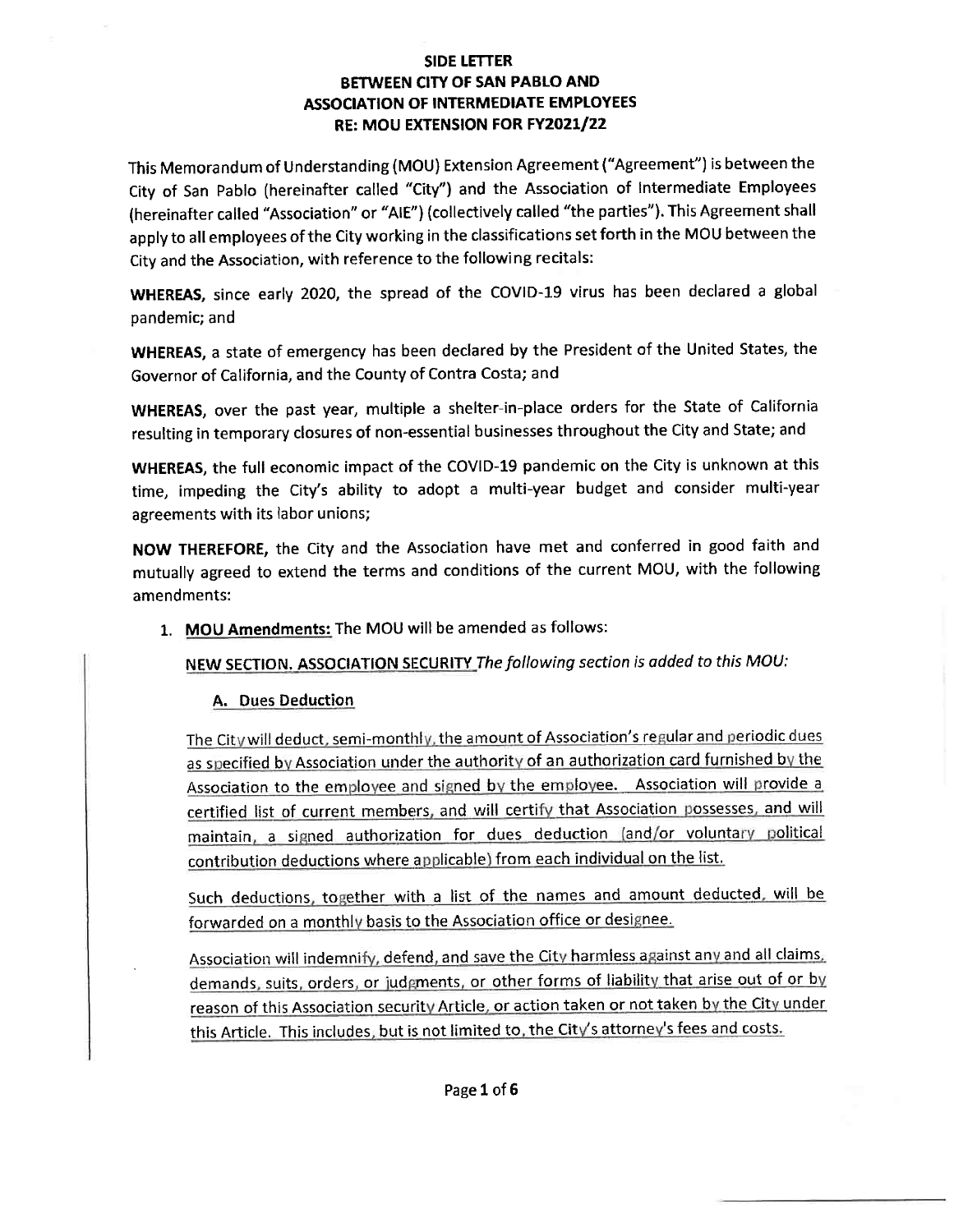#### **B.** New Employee Orientation

The City will provide at least ten (10) calendar days' notice to the Association for new employee orientations, except where there is an urgent need critical to the City's operations that was not reasonably foreseeable. The Association may have up to thirty (30) minutes at the end of each new employee orientation that is attended by new employees represented by this bargaining unit, or at another time mutually agreed to by the City and Association, in order to present membership information.

The City will provide up to thirty (30) minutes of paid release time to one (1) designated employee representative to cover travel time to and from the orientation site, and presentation of membership information to new employees represented by this bargaining unit.

The date, time, and place of the new employee orientation will not be disclosed to anyone other than employees, the Association, or a vendor that is contracted to provide a service for purposes of the orientation.

## C. Employee Information

Within thirty (30) days of the date of hire or by the first pay period of the month following hire, the City will provide the Association with the following employee information: name, job title, department, work location, work, home, and personal cellular telephone numbers, personal email addresses on file with the employer, and home address. The City will also provide the Association with a list of such information for all employees in the bargaining unit every one hundred twenty (120) days.

Before providing the personal contact information listed above, the City will provide employees with the opportunity to elect non-disclosure to the Association.

### **SECTION 6 - SALARIES**

### 6.1 General Increases The following provision is added to this section:

Contingent upon Association ratification and City Council approval of the Tentative Agreement for an MOU extension by June 30, 2021, effective July 1, 2021, there will be a three percent (3%) Cost of Living Adjustment for all classifications represented by the bargaining unit.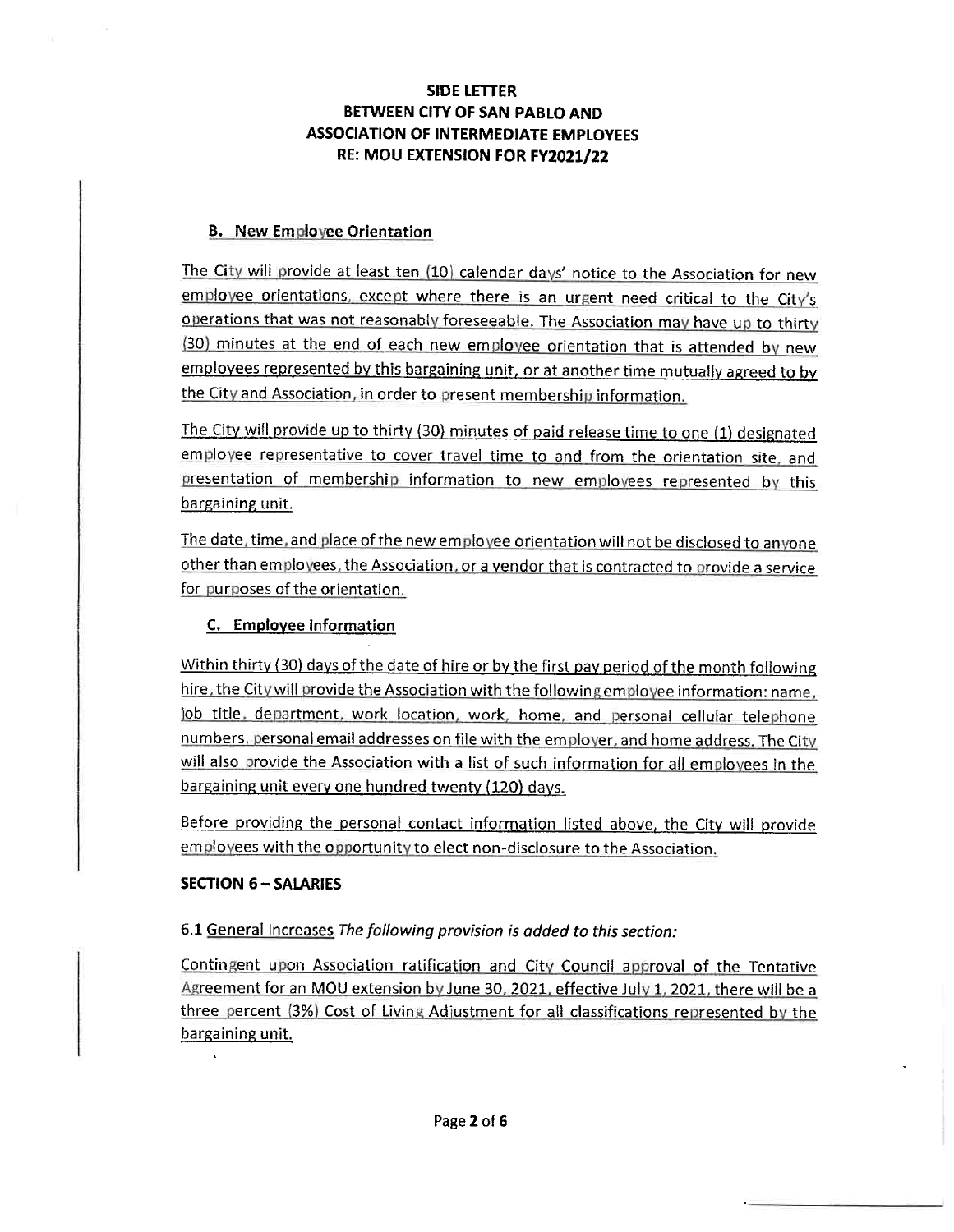#### 6.3 Salary Step Increases: This section is amended as follows:

Supervisors shall complete evaluations within ninety (90) days of the employee's review date. Evaluations completed within the ninety (90) day period must rate the performance of the employee and, for employees eligible for a salary step increase, state that the employee's performance has or has not merited such an increase. If the increase is merited, the pay adjustment shall be retroactive to the review date.

There shall be no increase if the evaluation does not recommend an increase. However, effective one-hundred eighty (180) days following the City Council approval of the Tentative Agreement for a 2021 MOU extension, if an employee does not receive an evaluation within one hundred eighty (180) days of the employee's review date, the employee will receive the step increase retroactively to the review date.

An employee does not have the right to appeal or submit a grievance regarding any matter relating to the content of a performance evaluation. Instead, the employee may comment on the evaluation in a written statement which will then be placed with the evaluation in the employee's personnel file. The written statement must be submitted within ten (10) days after the employee receives the evaluation.

Contingent upon-Association ratification and City Council approval of the Tentative Agreement for a successor MOU by July 3, 2017, effective July 1, 2017, an additional "Step F," which shall be approximately two and one half percent (2.5%) above "Step E," shall be added to the salary schedule for all classifications represented by the bargaining unit.

#### Section 16 Sick Leave This section is amended as follows:

#### 16.2 Usage

Each regular, full time employee shall be allowed to use accrued sick leave with pay for the following reasons:

- A Absence from duty due to exposure to a contagious disease where a doctor requires quarantine;
- B. Diagnosis, care, or treatment of an existing health condition of, or preventative care for, an employee or any of the following of the employee's family members: child of any age or dependency status; parent; parent-in-law; spouse; registered domestic partner; grandparent; grandchildren; or sibling;
- C. For an employee who is a victim of domestic violence, sexual assault, or stalking to: a) obtain or attempt to obtain a temporary restraining order or other court assistance to help ensure the health safety or welfare of the employee or his or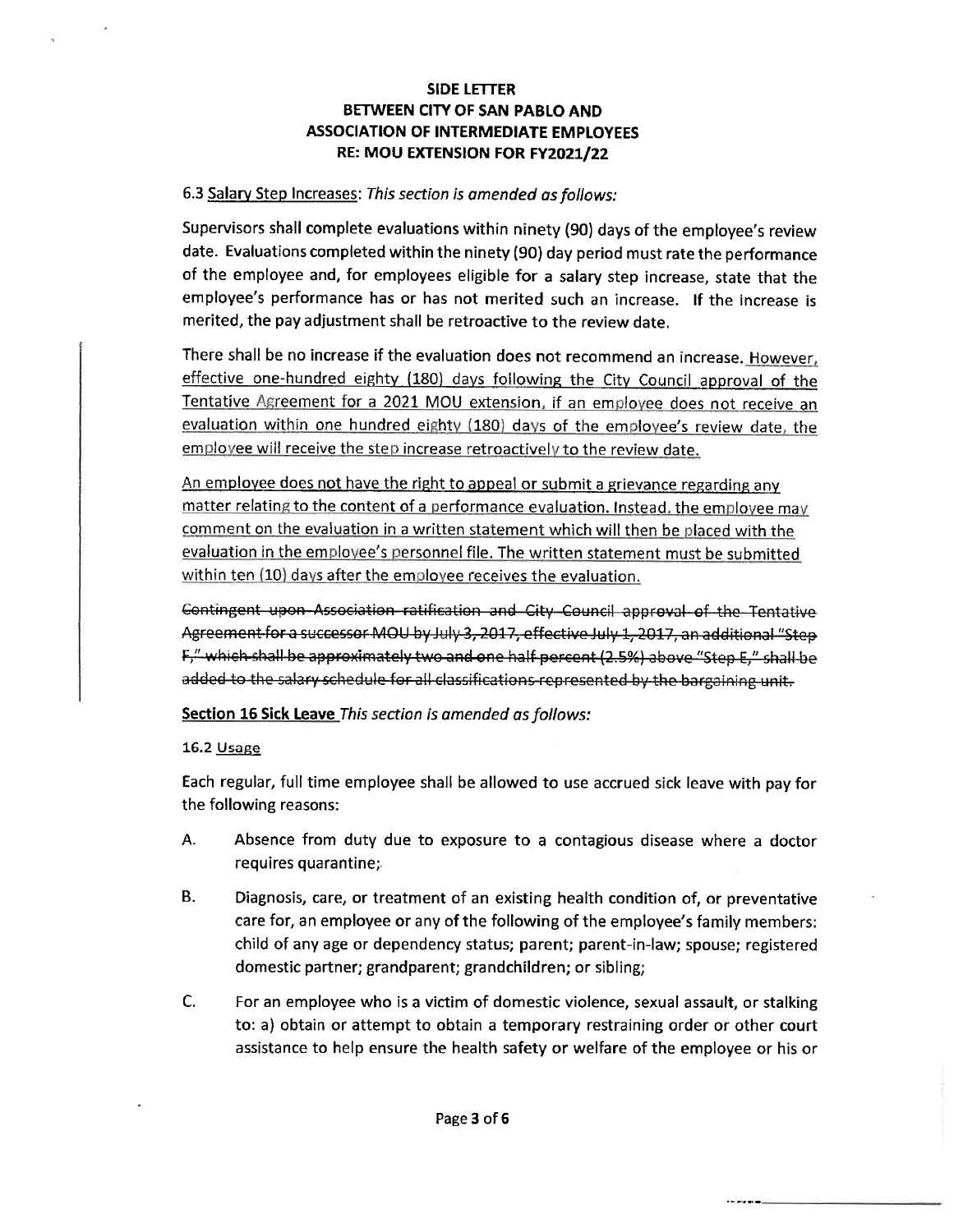her child; or b) obtain medical attention or psychological counseling; services from a shelter; program or crisis center; or participate in safety planning or other actions to increase safety; and

D. Absence due to pregnancy disability, childbirth, or a medical condition related to pregnancy.

However, an employee may use up to three (3) Sick Leave days per fiscal year to care for a non-immediate family member with an existing health condition who requires care from the employee, or as bereavement leave for a non-immediate family member.

The right to benefits under the sick leave plan shall continue only during the period that the City employs the employee. This plan will not give any employee the right to be retained in the service of the City or any right to claim of sickness disability benefits after separation from the services of the City, and shall have no cash value at separation.

To request to use sick leave if the need for leave is foreseeable, an employee must give the immediate supervisor reasonable advance written or oral notice. If the need for sick leave is not foreseeable, the employee shall provide written or oral notice of the need for the leave as soon as practicable, if the employee is required to be absent on sick leave for more than one(1) day, the employee must keep the immediate supervisor informed each day as to the date the employee expects to return to work and the purpose of the leave

Employees must provide a physician's certification for any sick leave absence that occurs after the employee has used twenty-four(24) hours, or three(3) work days' worth of sick leave, whichever is greater, that involves the illness of the employee or family member.

Employees who use paid leave to address issues related to domestic violence, sexual assault or stalking, and who cannot provide advance notice of their need for leave must provide certification of the need for leave within a reasonable time thereafter.

In the event an employee is on sick leave for three (3) days or longer, or in the event of family medical leave, excessive use of sick leave, or sick leave abuse, a supervisor may require a written physician's statement confirming that the employee's illness or disability prevents him or her from attending work, and the anticipated duration of absence. The City may require that an employee undergo a medical examination by a physician chosen by the City after an absence of twenty-four (24) hours, or three (3) work days, whichever is greater, to determine an employee's fitness for work after an absence from work due to a non-job related injury or illness. In the case of absence due to a contagious disease, the employee will be required to present a medical release before s/he may return to work. Upon depletion af accumulated sick leave an employee may request leave of absence without any pay, for a period not to exceed sixty (60) calendar days, subject to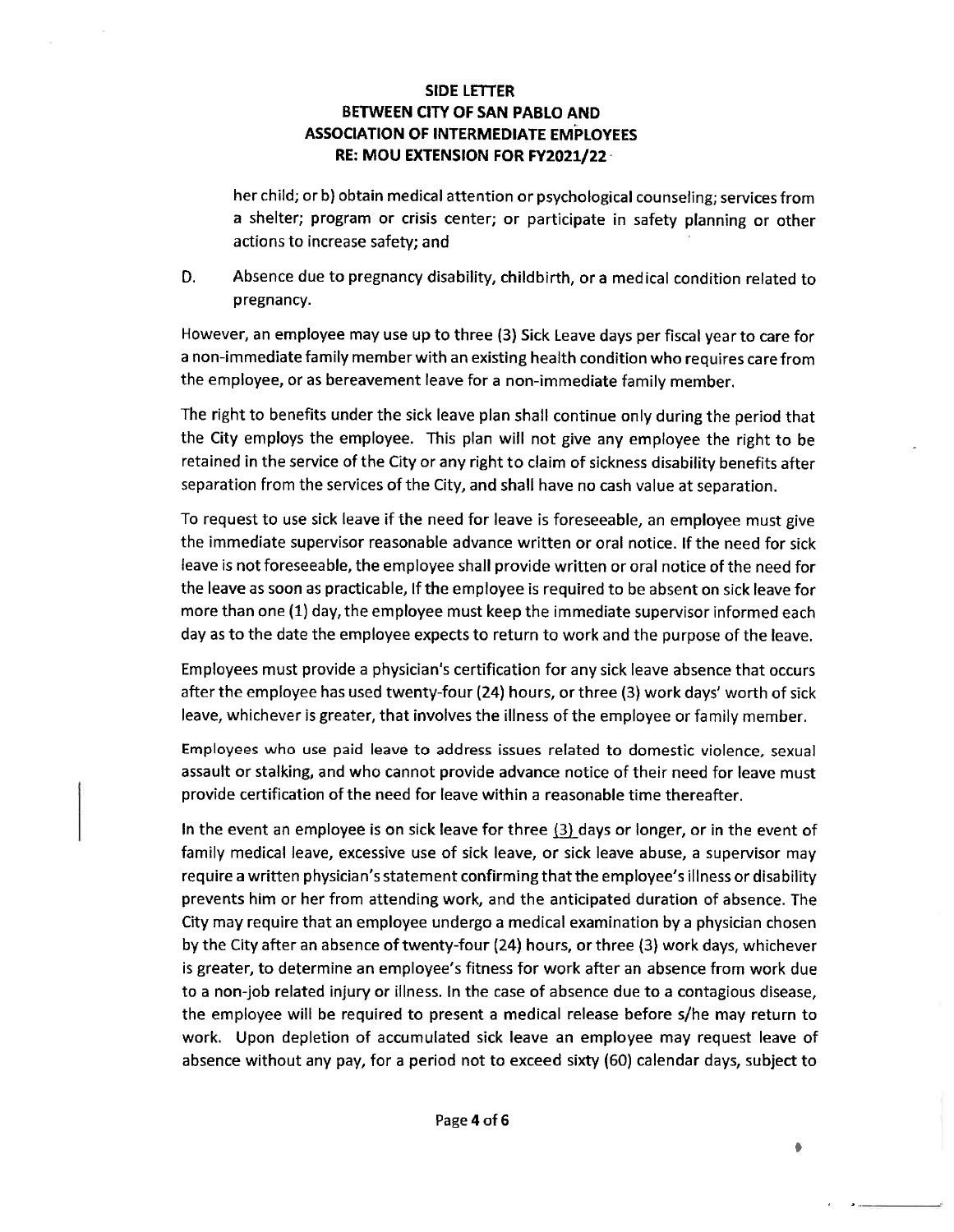the approval of the City Manager, or longer if required by law. If the employee is unable to return to work at the end of this period, he/she may request further unpaid leave, which will be subject to the approval of the City Manager. If further leave is granted, the employee must notify the City of his/her intent to return to work no later than every thirty l30) days.

If further leave is not requested, or granted after a request, the employee's continued absence from service with the City may be subject to discipline up to and including dismissal.

Time off for employee illness shall be charged to sick leave and not to vacation, compensatory time off, or administrative leave, unless and until all available sick leave has been exhausted.

SECTION 29 - TERM OF AGREEMENT This section is amended as follows:

This Memorandum of Understanding shall be effective July 1, 2017 and will remain in effect through June 30, 20212022.

2. Tentative Agreement: This Tentative Agreement is subject to ratification by the bargaining unit and approval by the City Council.